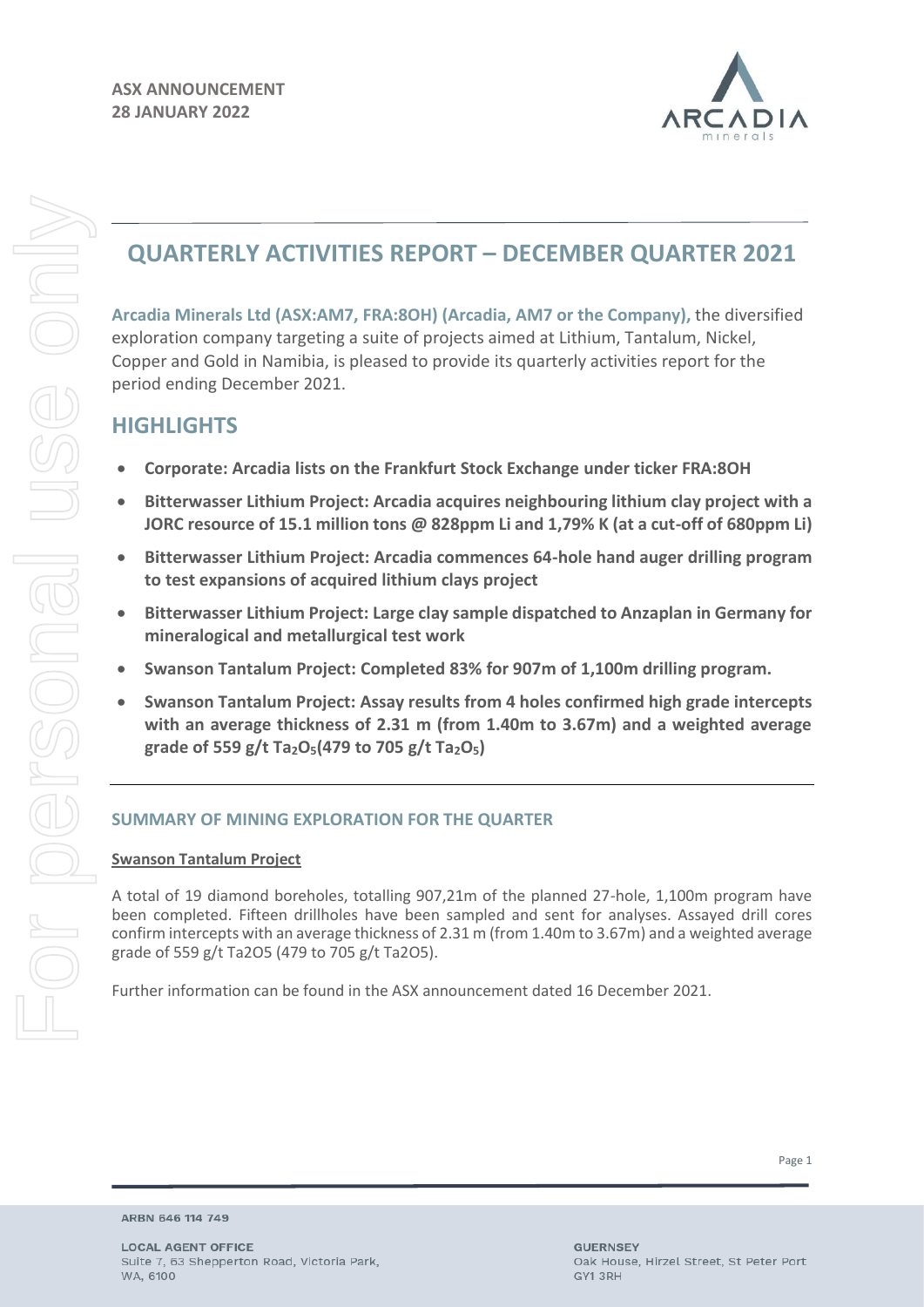

### **Bitterwasser Lithium Project**

LexRox Management Services (Pty) Ltd (LexRox), a South African company owned and operated by the executive directors of Arcadia, entered into an acquisition agreement (Acquisition Agreement) to acquire exclusive prospecting licences 5358, 5354 and 5353 on 1 February 2019. The licenses contain an inferred JORC Mineral Resource of 15.1 million tons @ 828ppm Li and 1,79% K (at a cut-off of 680ppm Li). Arcadia has taken cession, subject to approval by shareholders of the Company (as is required by Asx) of the Acquisition Agreement to acquire up to 100% of the licenses. No consideration in relation to the cession and assignment is to be paid by Arcadia or any of its associate companies to LexRox except to reimburse expenses amounting to \$18,000 associated with the preservation of the licenses and to keep the Acquisition Agreement in good standing.

In terms of the Acquisition Agreement, Arcadia's associate company Brines Mining and Exploration Namibia (Pty) Ltd has acquired the right to acquire up to 100% of the licenses for a total consideration of A\$263,000. Further consideration of A\$615,000 is to be paid at completion of a DFS over a Mineral Resource containing >500,000 tons of lithium carbonate equivalent arising from lithium-in-brines.

Further information can be found in the ASX announcement dated 3 November 2021.

Arcadia commenced with a 64-hole auger drilling program in December 2021, which program is primarily aimed at possibly extending the existing inferred JORC Mineral Resource located in only one of seven exposed pans, and which resource is from an area that represents approximately 6% of the total exposed clay pan surfaces at the project. A total of 143 drillhole samples consisting of 17 Quality Assurance & Quality Control (QA/QC) samples and 126 clay samples have been sent in mid-December to ALS Laboratories in Johannesburg, South Africa for analysis from the first 12 holes drilled up to end of the quarter.

In addition, a representative 153.7 kg clay sample from the upper lithium enriched clay horizon was collated from 5 boreholes and sent to Anzaplan in Germany for mineralogical and metallurgical test work.

Further information can be found in the ASX announcements dated 1 December and 20 December 2021.

#### **Kum-Kum Nickel & PGE Project**

Mineral Systems approach and VTEM survey results commenced in August 2021 are expected to be available in February 2022.

#### **Karibib Copper Gold Project**

No exploration was conducted on this project during the reporting quarter.

#### **CORPORATE**

In November 2021, the Company executed a dual listing on the Frankfurt Stock Exchange (DAX) with the Company's shares trading under ticker 8OH.

On 22 December 2021, a total of 142,425 Chess Depositary Interests (CDIs) were released from mandatory escrow.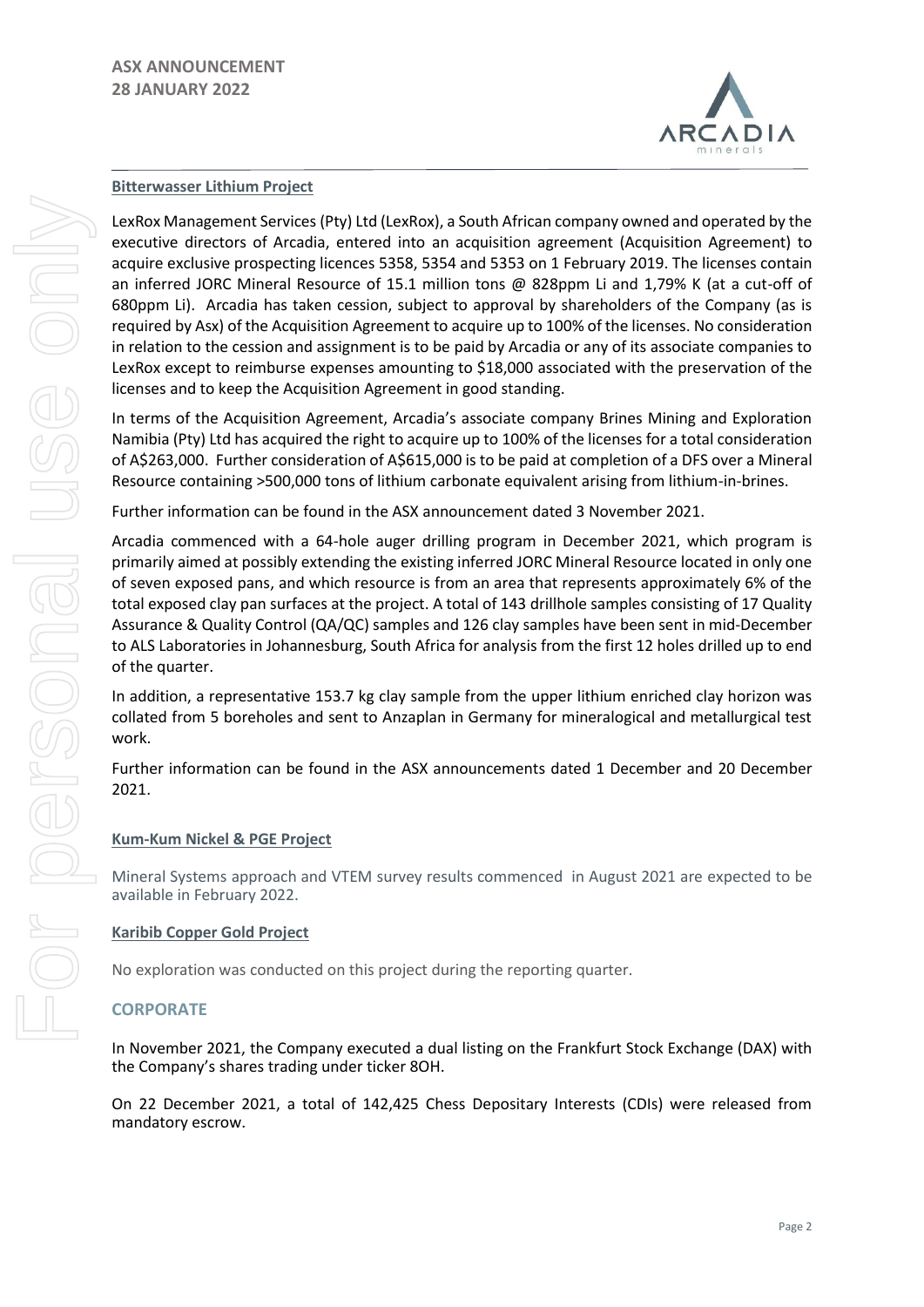

#### **FINANCIAL**

During the Quarter, a total of \$748,781 was spent on activities related to the exploration and development of the Company's Projects. The Company has not incurred any expenditure for mining production activities during the Quarter.

Payments totalling approximately \$119,847 were made to related parties of the Company with respect to the Quarter, being director fees, consulting fees and leasing charges (see section 6.1 and 6.2 of the Accompanying 5B).

### **CAPITAL STRUCTURE AT 31 DECEMBER 2021**

| Description               | Number           |
|---------------------------|------------------|
| <b>CDIS</b>               | $85,500,100^{1}$ |
| Options                   | 5,000,000        |
| <b>Performance Shares</b> | 8,550,000        |

#### **USE OF FUNDS<sup>2</sup>**

Arcadia Minerals provides the following disclosure required by ASX listing rule 5.3.4 regarding a comparison of its actual expenditure to date since listing on 25 June 2021 against the 'use of funds' statement in its replacement prospectus dated 15 April 2021.

| <b>Expenditure</b>          | <b>Funds allocated under the</b> | <b>Actual to 30</b> | <b>Variance</b> |
|-----------------------------|----------------------------------|---------------------|-----------------|
|                             | prospectus                       | December 2021       |                 |
| Swanson project             | \$3,693,450                      | ( \$1,024,524)      | \$2,668,926     |
| Kum-Kum project             | 716,100                          | (\$182,487)         | \$533,613       |
| Karibib project             | 488,400                          | (570, 632)          | \$417,768       |
| <b>Bitterwasser Project</b> | 468,050<br>\$                    | ( \$144, 693)       | \$323,357       |
| Expenses of the offers      | 694,367                          | (5770, 784)         | (576, 417)      |
| <b>Working Capital</b>      | 689,633                          | ( \$376, 034)       | \$313,599       |
| <b>Total</b>                | $ $6,750,000^3$$                 | ( \$2,569,154)      | \$4,180,846     |

<sup>&</sup>lt;sup>1</sup> Includes 50,507,600 issued securities unquoted at the date of this announcement. The securities are subject to ASX escrow with varying release dates.

<sup>&</sup>lt;sup>2</sup> The use of funds statement was a statement of current intentions, investors should note that the allocation of funds set out in the table may change depending on a number of factors including the results of exploration, outcome of development activities, regulatory developments, market and general economic conditions.

<sup>3</sup> Inclusive of Company existing cash reserve of \$350,000 raised between December 2020 and January 2021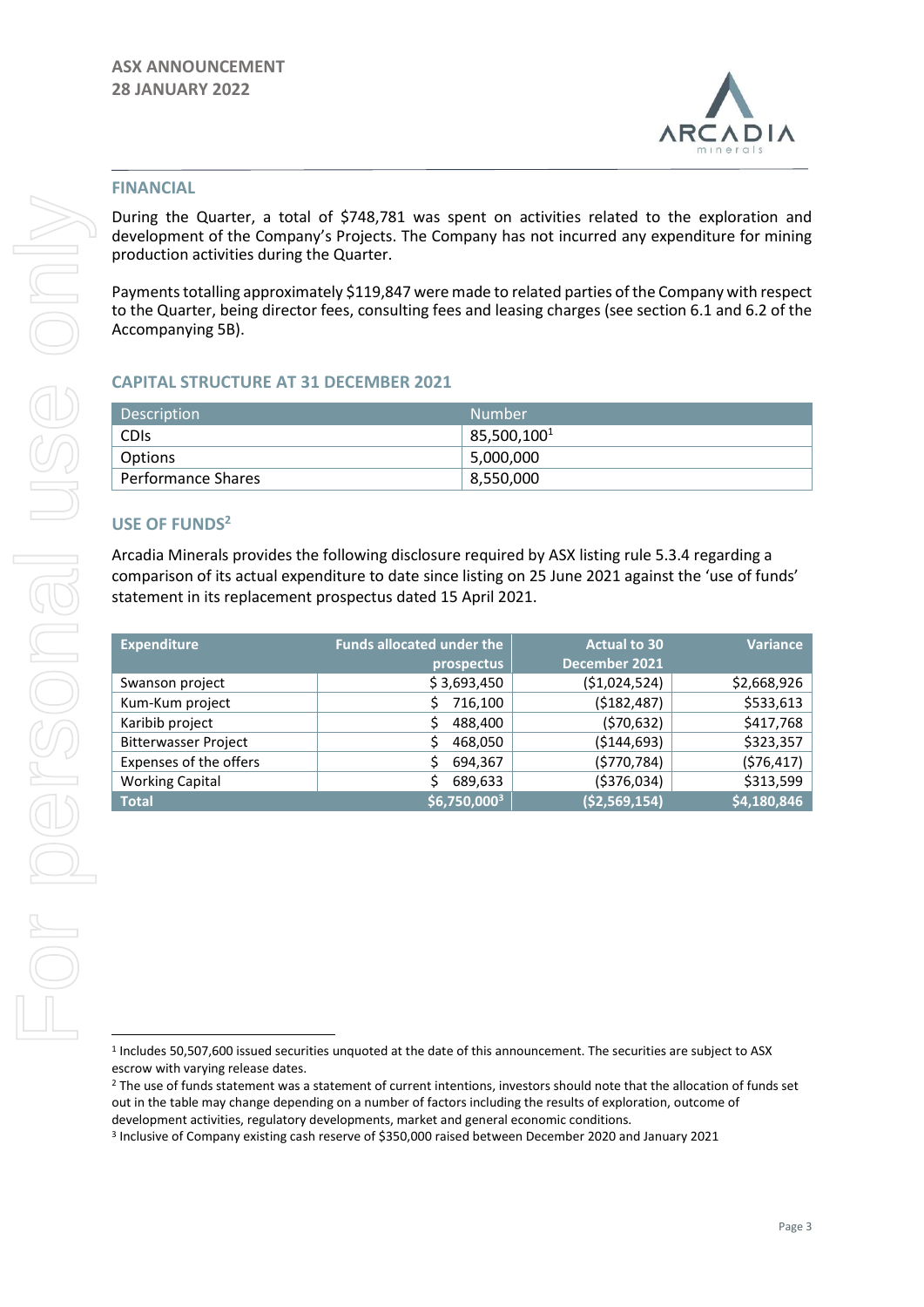

## **TENEMENT TABLE: ASX LISTING RULE 5.3.3**

Mining tenement interests held at the end of the quarter and their location. 4

| <b>PERMIT</b>                                 | <b>PERMIT</b>                             | <b>REGISTERED</b>                               | <b>AREA IN</b>  | <b>PERMIT</b>      | <b>PERMIT</b> | <b>INTEREST</b> |  |
|-----------------------------------------------|-------------------------------------------|-------------------------------------------------|-----------------|--------------------|---------------|-----------------|--|
| <b>NAME</b>                                   | <b>NUMBER</b>                             | <b>HOLDER</b>                                   | <b>HECTARES</b> | <b>STATUS</b>      | <b>EXPIRY</b> |                 |  |
|                                               | Tantalite Project, Karas Region - Namibia |                                                 |                 |                    |               |                 |  |
| Swanson                                       | EPL5047                                   | Orange River<br>Pegmatite (Pty) Ltd             | 14 672          | Active             | 03/06/2023    | 80%             |  |
| Nickel Project, Karas Region - Namibia        |                                           |                                                 |                 |                    |               |                 |  |
| Kum-Kum                                       | EPL7295                                   | Orange River<br>Pegmatite (Pty) Ltd             | 29738           | Active             | 28/04/2022    | 80%             |  |
| Keimusmund                                    | EPL6940                                   |                                                 | 20 119          | Pending<br>Renewal | 17/09/2021    |                 |  |
| Copper Gold Project, Karibib Region - Namibia |                                           |                                                 |                 |                    |               |                 |  |
| Goas                                          | EPL4663                                   | Goas Pegmatite<br>Exploration (Pty) Ltd         | 40 979          | Active             | 03/06/2023    | 68%             |  |
|                                               |                                           | Lithium Brines Project, Hardap Region - Namibia |                 |                    |               |                 |  |
| Mbela                                         | EPL7614                                   |                                                 | 12 5 78         | Active             | 18/11/2022    |                 |  |
| <b>Blokwater</b>                              | EPL8101                                   | <b>Brines Mining</b>                            | 87902           | Active             | 15/11/2023    |                 |  |
| Lekkerwater                                   | EPL8102                                   | <b>Exploration Namibia</b>                      | 95 561          | Active             | 16/11/2023    | 50%             |  |
| Kentani                                       | EPL8103                                   | (Pty) Ltd                                       | 92 745          | Active             | 15/11/2023    |                 |  |
| Meerkat                                       | EPL8104                                   |                                                 | 55 108          | Active             | 10/02/2024    |                 |  |

**The mining tenement interests relinquished during the quarter and their location:**

Nil

**The mining tenement interests acquired during the quarter and their location:**

Nil.

**Beneficial percentage interests held in farm-in or farm-out agreements at the end of the quarter:**

Not applicable.

**Beneficial percentage interests in farm-in or farm-out agreements acquired or disposed of during the quarter:**

Nil.

<sup>&</sup>lt;sup>4</sup> Prospecting Licenses 5358, 5354 and 5353, which are the subject of the acquisition announced on 3 November 2021, are excluded, until shareholder approval for the proposed transaction has been obtained pursuant to ASX Listing Rule 11.1.2.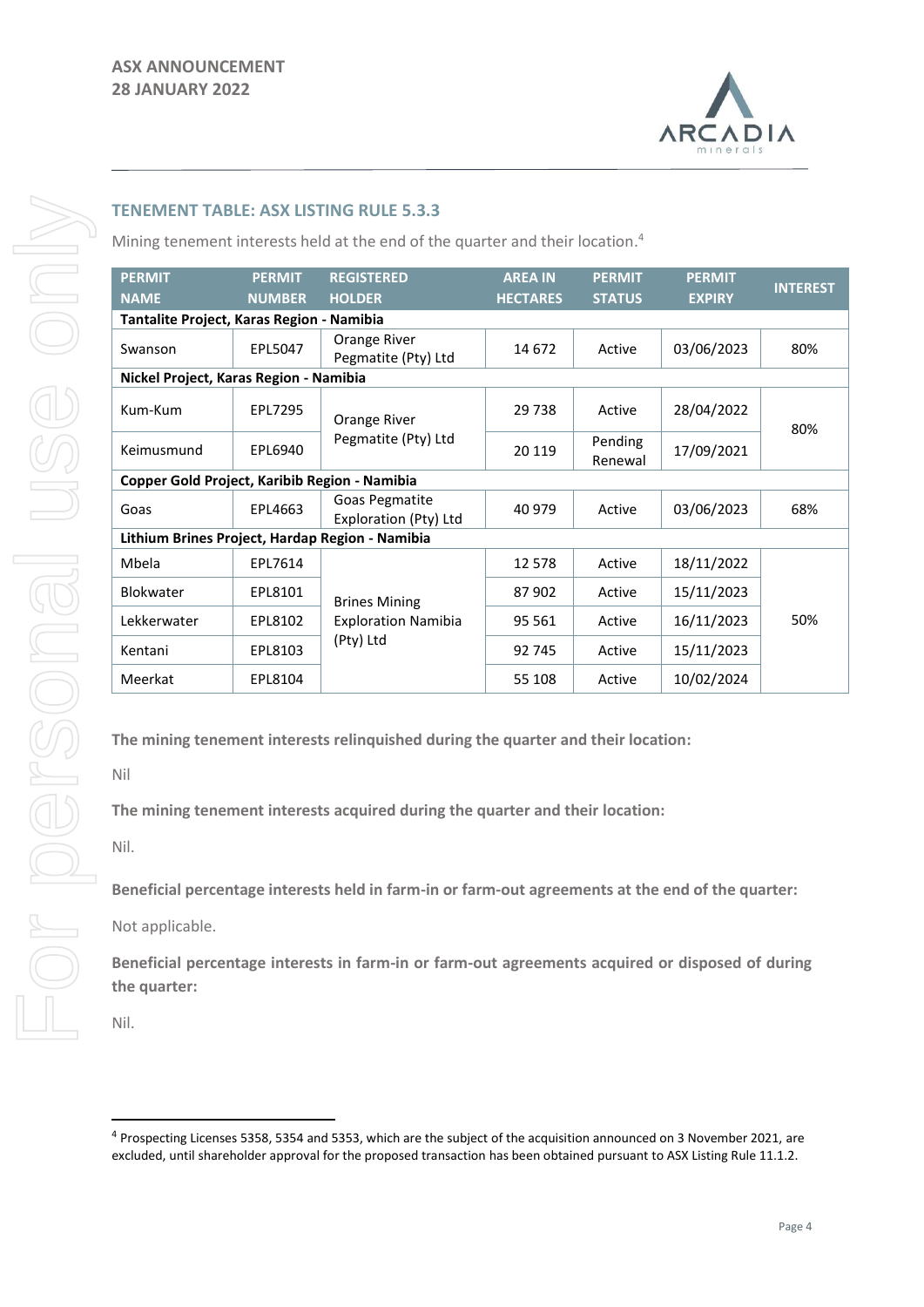## **ASX ANNOUNCEMENT 28 JANUARY 2022**



For the purpose of Listing Rule 15.5, this announcement has been authorised for release by the Board of Directors of Arcadia Minerals Limited.

**For further information, please contact:** 

Jurie Wessels Executive Chairman **ARCADIA MINERALS LIMITED** [info@arcadiaminerals.global](mailto:info@arcadiaminerals.global)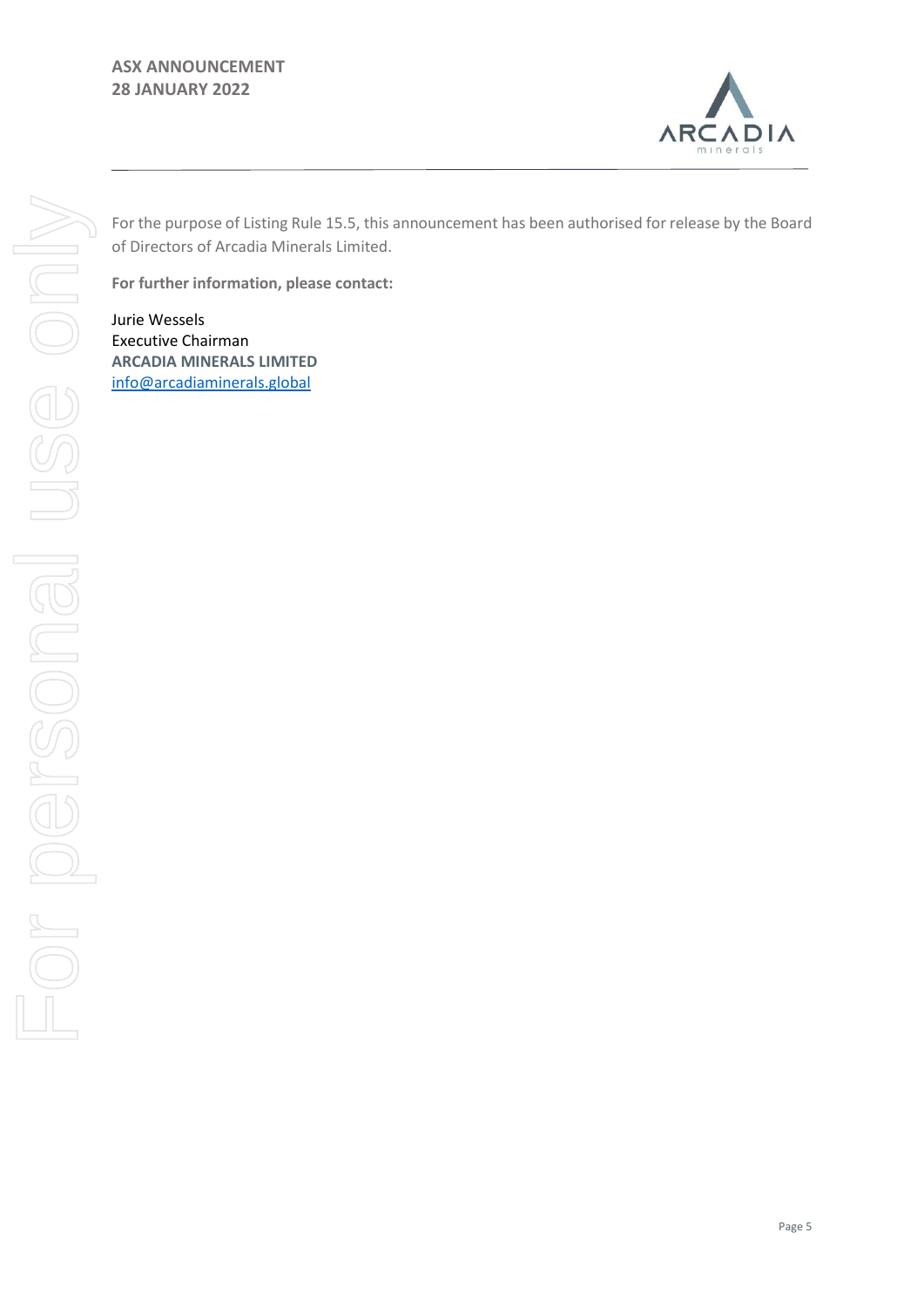

#### **APPENDIX 1 – MINERAL RESOURCE ESTIMATES**

The Swanson and the Bitterwasser Projects contain JORC Mineral Resources.

At Swanson a JORC Mineral Resource of 1.2Mt at an average grade of 412g/t Ta2O5, 76g/t Nb2O5 and 0.29% Li2O was announced on the 23<sup>rd</sup> of September 2021, which was derived from 23 drillholes completed in September 2020 over 3 pegmatites.

### **TABLE 1:**

| <b>Classification</b> | Pegmatite      | Mass (kt) | $Ta_2O_5$ (ppm) | $Nb2O5$ (ppm) | $Li2O$ (%) |
|-----------------------|----------------|-----------|-----------------|---------------|------------|
| Indicated             | D <sub>0</sub> | 4.6       | 289             | 77            | 1.06       |
|                       | D1             | 221.1     | 372             | 82            | 0.55       |
|                       | D <sub>2</sub> | 280.5     | 439             | 82            | 0.20       |
|                       | F <sub>1</sub> | 157.4     | 504             | 57            | 0.03       |
|                       | Total          | 663.5     | 431             | 76            | 0.28       |
| Inferred              | D <sub>0</sub> | 79.7      | 354             | 54            | 0.87       |
|                       | D1             | 188.4     | 337             | 85            | 0.34       |
|                       | D <sub>2</sub> | 214.0     | 407             | 80            | 0.13       |
|                       | F <sub>1</sub> | 61.9      | 527             | 55            | 0.01       |
|                       | Total          | 544.0     | 389             | 75            | 0.30       |
| Indicated +           | D <sub>0</sub> | 84.3      | 351             | 55            | 0.88       |
| Inferred              | D1             | 409.5     | 356             | 83            | 0.45       |
|                       | D <sub>2</sub> | 494.4     | 425             | 81            | 0.17       |
|                       | F <sub>1</sub> | 219.2     | 510             | 56            | 0.02       |
|                       | Total          | 1,207.5   | 412             | 76            | 0.29       |

At Bitterwasser a JORC Mineral Resource of JORC Mineral Resource of 15.1 million tons @ 828ppm Li and 1.79% K (at a cut-off grade of 680ppm Li) representing only 6% of the exposed clay pans was defined over one of seven clay pans. The Mineral Resource was announced on the  $3^{rd}$  of November 2021 and is contained over three exploration licenses, the licenses are subject of an acquisition that is conditional upon Arcadia shareholders' approval pursuant to ASX LR 11.1.2.

## **TABLE 2:**

BITTERWASSER LITHIUM PROJECT MINERAL RESOURCE (JORC 2012).

| <b>Classification</b>  | Tonnage (kt) | Li Grade ppm | <b>Contained Li (tonnes)</b> | <b>Lithium Carbonate Equivalent</b> |
|------------------------|--------------|--------------|------------------------------|-------------------------------------|
| <b>Total Indicated</b> |              |              |                              |                                     |
| <b>Total Inferred</b>  | 15.100       | 828          | 12.503                       | 66.929                              |
| <b>Total Resources</b> | 15.100       | 828          | 12.503                       | 66.929                              |

For more details, please visit [www.arcadiaminerals.global](http://www.arcadiaminerals.global/)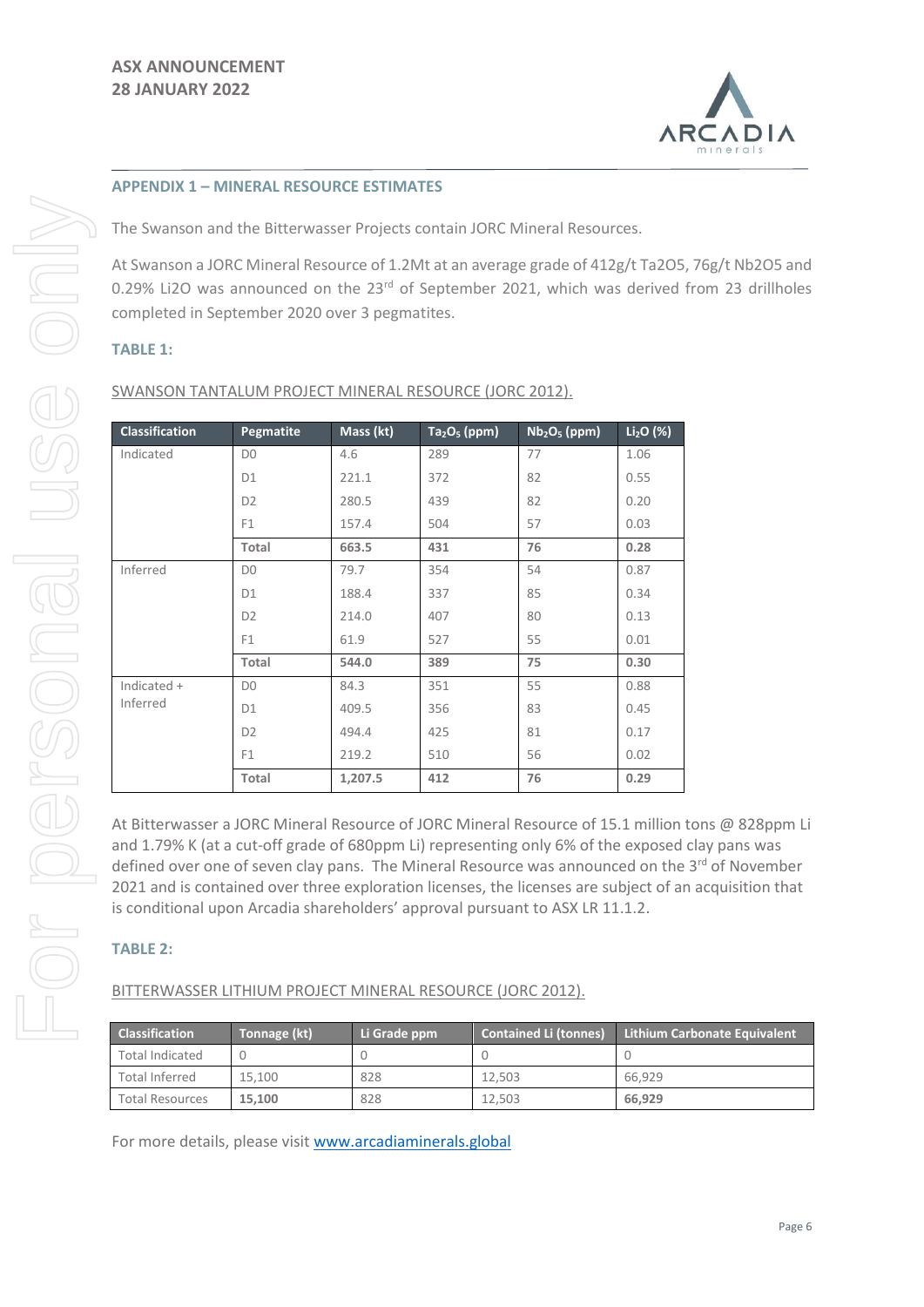

#### **COMPETENT PERSONS STATEMENT & PREVIOUSLY REPORTED INFORMATION**

The Company confirms that the information in this announcement that relates to Exploration Results at the Company's projects have previously been released to the ASX as disclosed in Table 3 and continue to apply and have not materially changed, and that it is not aware of any new information or data that materially affects the information that has been included in this announcement. The Company confirms that the form and context in which the Competent Person's findings are presented have not been materially modified from the original market announcements.

#### **Mineral Resources**

The Company confirms it is not aware of any new information or data that materially affects the information included in the *01 September 2021 Arcadia Mineral Resource estimate* and all material assumptions and technical parameters underpinning the estimate continue to apply and have not materially changed when referring to its resource announcement made on 23 September 2021 (*Maiden JORC resource at Swanson Ta/Li Project)*. The Company confirms that the form and context in which the Competent Person's findings are presented have not been materially modified from the original market announcement.

The Company confirms it is not aware of any new information or data that materially affects the information included in *the 03 November 2021 Arcadia acquires adjacent lithium project with JORC Mineral Resources* and all material assumptions and technical parameters underpinning the estimate continue to apply and have not materially changed when referring to its resource announcement made on 03 November 2021. The Company confirms that the form and context in which the Competent Person's findings are presented have not been materially modified from the original market announcement including those disclosed in Table 3.

## **TABLE 3: LIST OF ANNOUNCEMENTS DURING THE REPORTING QUARTER**

| <b>Release Date</b> | <b>ASX Announcements.</b>                                                   |
|---------------------|-----------------------------------------------------------------------------|
| 03.11.2021          | Arcadia acquires adjacent lithium project with JORC Mineral Resources       |
| 01.12.2021          | Arcadia commences drilling program at its Bitterwaser Lithium Clays Project |
| 16.12.2021          | Drill results continue to impress at Swanson Tantalum Project               |
| 20.12.2021          | Operational update: Bitterwasser Lithium Clays                              |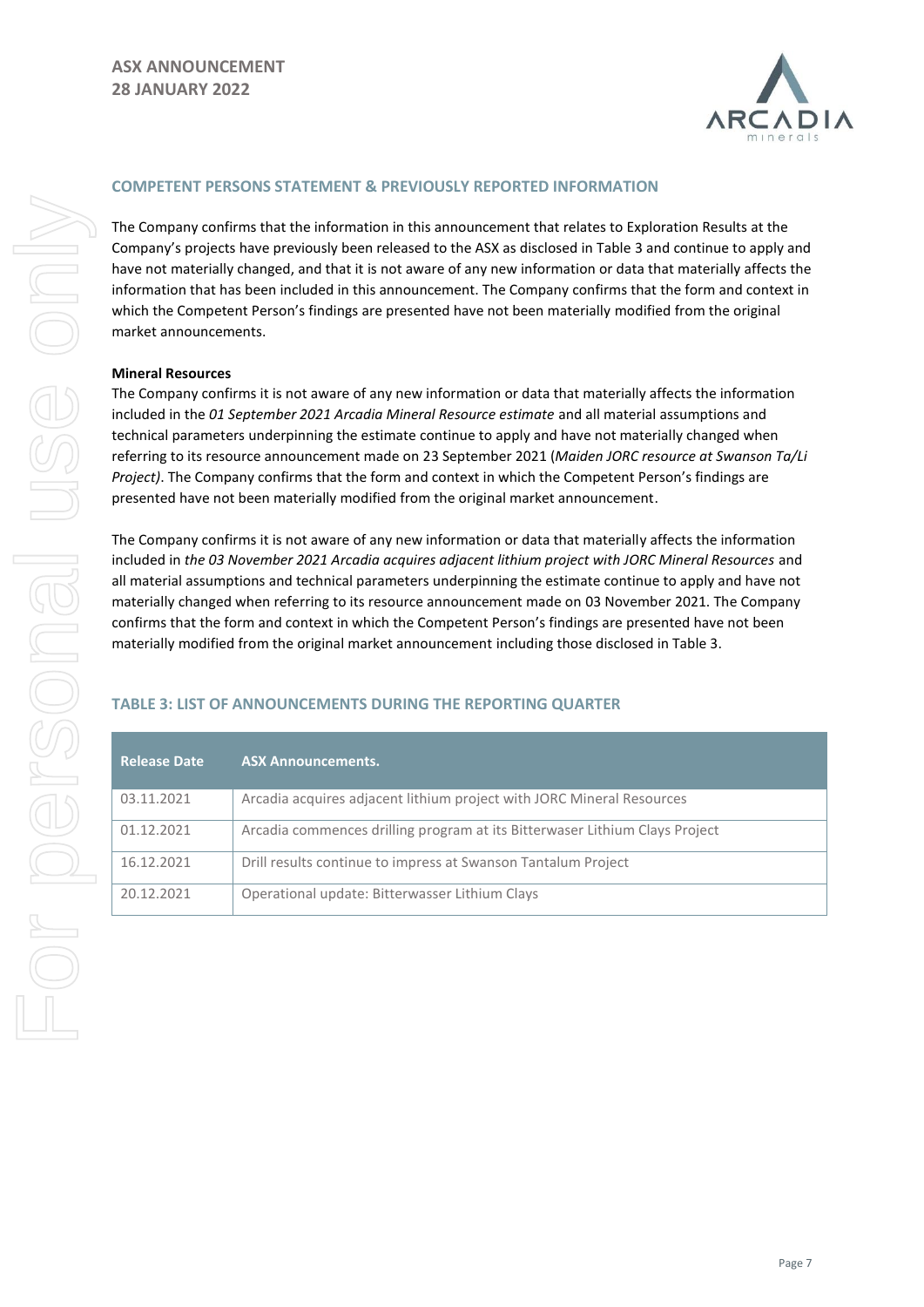

#### **DISCLAIMER**

Some of the statements appearing in this announcement may be forward-looking statements. You should be aware that such statements are only predictions and are subject to inherent risks and uncertainties. Those risks and uncertainties include factors and risks specific to the industries in which Arcadia operates and proposes to operate as well as general economic conditions, prevailing exchange rates and interest rates and conditions in the financial markets, among other things. Actual events or results may differ materially from the events or results expressed or implied in any forward-looking statement. No forward-looking statement is a guarantee or representation as to future performance or any other future matters, which will be influenced by a number of factors and subject to various uncertainties and contingencies, many of which will be outside Arcadia's control.

The Company does not undertake any obligation to update publicly or release any revisions to these forwardlooking statements to reflect events or circumstances after today's date or to reflect the occurrence of unanticipated events. No representation or warranty, express or implied, is made as to the fairness, accuracy, completeness or correctness of the information, opinions or conclusions contained in this announcement. To the maximum extent permitted by law, none of Arcadia, its Directors, employees, advisors or agents, nor any other person, accepts any liability for any loss arising from the use of the information contained in this announcement. You are cautioned not to place undue reliance on any forward-looking statement. The forwardlooking statements in this announcement reflect views held only as at the date of this announcement.

This announcement is not an offer, invitation or recommendation to subscribe for, or purchase securities by the Company. Nor does this announcement constitute investment or financial product advice (nor tax, accounting, or legal advice) and is not intended to be used for the basis of making an investment decision. Investors should obtain their own advice before making any investment decision.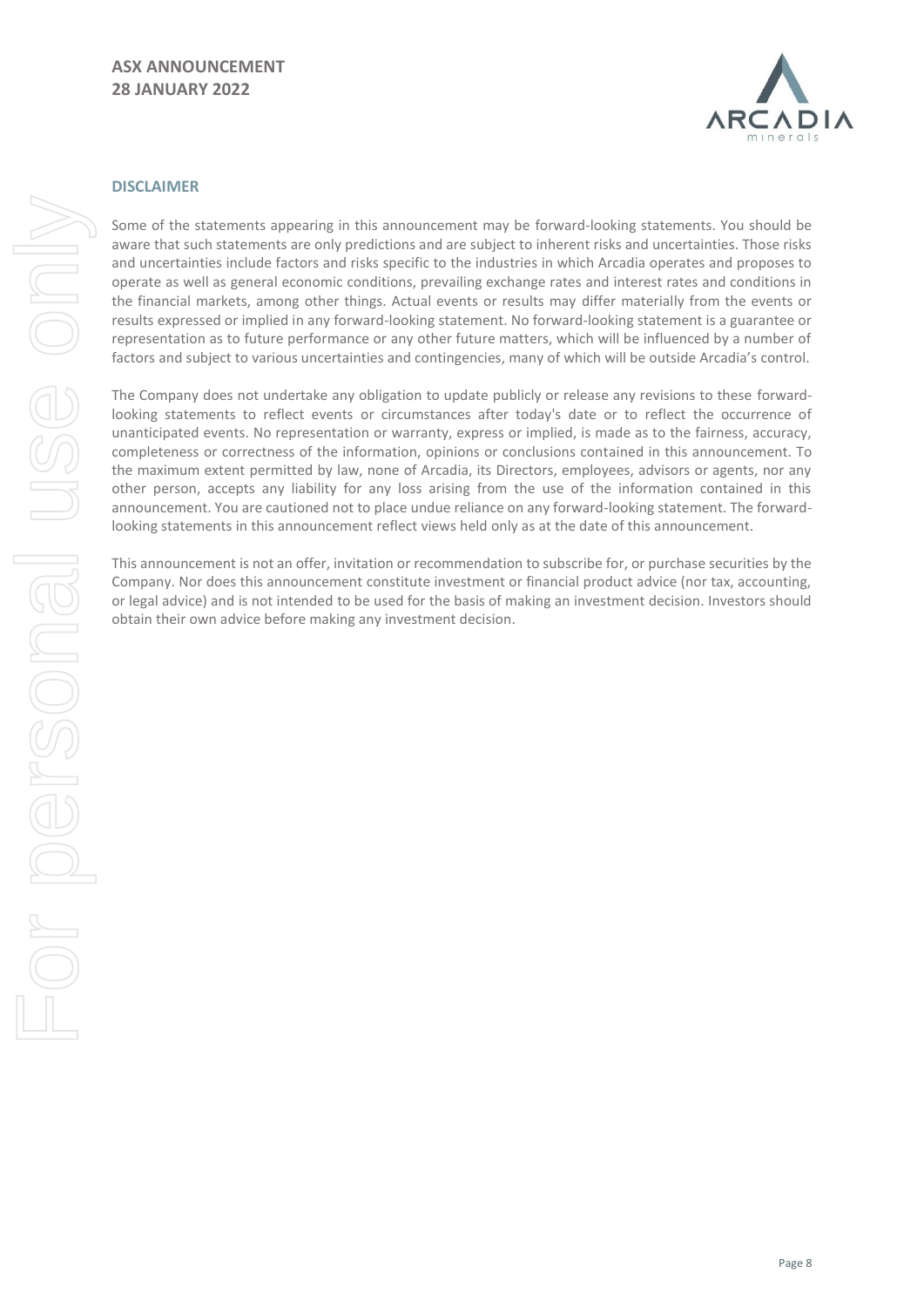# **Appendix 5B**

## **Mining exploration entity or oil and gas exploration entity quarterly cash flow report**

|                                                       | Name of entity                                    |                                   |                                       |
|-------------------------------------------------------|---------------------------------------------------|-----------------------------------|---------------------------------------|
|                                                       | <b>Arcadia Minerals Limited</b>                   |                                   |                                       |
| ARBN 646 114 749<br>Quarter ended ("current quarter") |                                                   |                                   |                                       |
|                                                       |                                                   | 31 December 2021                  |                                       |
|                                                       | <b>Consolidated statement of cash flows</b>       | <b>Current quarter</b><br>\$A'000 | Year to date<br>(6 months)<br>\$A'000 |
| 1.                                                    | Cash flows from operating activities              |                                   |                                       |
| 1.1                                                   | Receipts from customers                           |                                   |                                       |
| 1.2                                                   | Payments for                                      |                                   |                                       |
|                                                       | exploration & evaluation<br>(a)                   | (749)                             | (1, 203)                              |
|                                                       | development<br>(b)                                |                                   |                                       |
|                                                       | production<br>(c)                                 |                                   |                                       |
|                                                       | staff costs<br>(d)                                | (26)                              | (47)                                  |
|                                                       | administration and corporate costs<br>(e)         | (137)                             | (773)                                 |
| 1.3                                                   | Dividends received (see note 3)                   |                                   |                                       |
| 1.4                                                   | Interest received                                 | 0                                 | n                                     |
| 1.5                                                   | Interest and other costs of finance paid          |                                   |                                       |
| 1.6                                                   | Income taxes paid                                 |                                   |                                       |
| 1.7                                                   | Government grants and tax incentives              |                                   |                                       |
| 1.8                                                   | Other (provide details if material)               |                                   |                                       |
| 1.9                                                   | Net cash from / (used in) operating<br>activities | (912)                             | (1,983)                               |

| 2.  | Cash flows from investing activities |   |  |
|-----|--------------------------------------|---|--|
| 2.1 | Payments to acquire or for:          |   |  |
|     | entities<br>(a)                      |   |  |
|     | (b)<br>tenements                     |   |  |
|     | property, plant and equipment<br>(C) |   |  |
|     | exploration & evaluation<br>(d)      |   |  |
|     | investments<br>(e)                   |   |  |
|     | other non-current assets<br>(f)      | ۰ |  |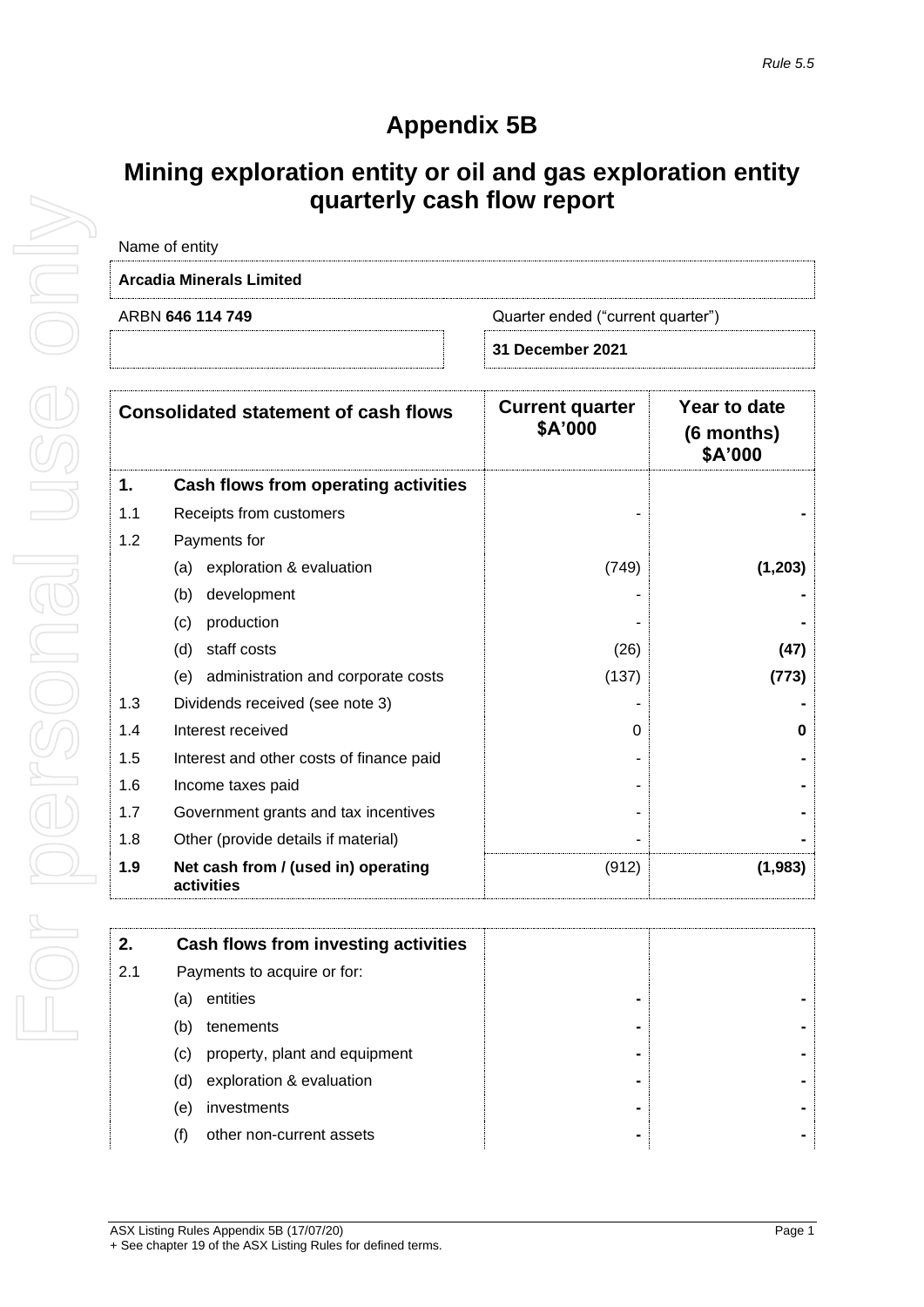|     | <b>Consolidated statement of cash flows</b>       | <b>Current quarter</b><br>\$A'000 | Year to date<br>$(6$ months)<br>\$A'000 |
|-----|---------------------------------------------------|-----------------------------------|-----------------------------------------|
| 2.2 | Proceeds from the disposal of:                    |                                   |                                         |
|     | entities<br>(a)                                   |                                   |                                         |
|     | (b)<br>tenements                                  |                                   |                                         |
|     | (c)<br>property, plant and equipment              |                                   |                                         |
|     | (d)<br>investments                                |                                   |                                         |
|     | (e)<br>other non-current assets                   |                                   |                                         |
| 2.3 | Cash flows from loans to other entities           |                                   |                                         |
| 2.4 | Dividends received (see note 3)                   |                                   |                                         |
| 2.5 | Other (provide details if material)               |                                   |                                         |
| 2.6 | Net cash from / (used in) investing<br>activities |                                   |                                         |

| 3.   | Cash flows from financing activities                                                       |  |
|------|--------------------------------------------------------------------------------------------|--|
| 3.1  | Proceeds from issues of equity securities<br>(excluding convertible debt securities)       |  |
| 3.2  | Proceeds from issue of convertible debt<br>securities                                      |  |
| 3.3  | Proceeds from exercise of options                                                          |  |
| 3.4  | Transaction costs related to issues of equity<br>securities or convertible debt securities |  |
| 3.5  | Proceeds from borrowings                                                                   |  |
| 3.6  | Repayment of borrowings                                                                    |  |
| 3.7  | Transaction costs related to loans and<br>borrowings                                       |  |
| 3.8  | Dividends paid                                                                             |  |
| 3.9  | Other (provide details if material)                                                        |  |
| 3.10 | Net cash from / (used in) financing<br>activities                                          |  |

| 4.  | Net increase / (decrease) in cash and<br>cash equivalents for the period | 5,093 | 6,164   |
|-----|--------------------------------------------------------------------------|-------|---------|
| 4.1 | Cash and cash equivalents at beginning of<br>period                      | (912) | (1,983) |
| 4.2 | Net cash from / (used in) operating<br>activities (item 1.9 above)       |       |         |
| 4.3 | Net cash from / (used in) investing activities<br>(item 2.6 above)       |       |         |
| 4.4 | Net cash from / (used in) financing activities<br>(item 3.10 above)      |       |         |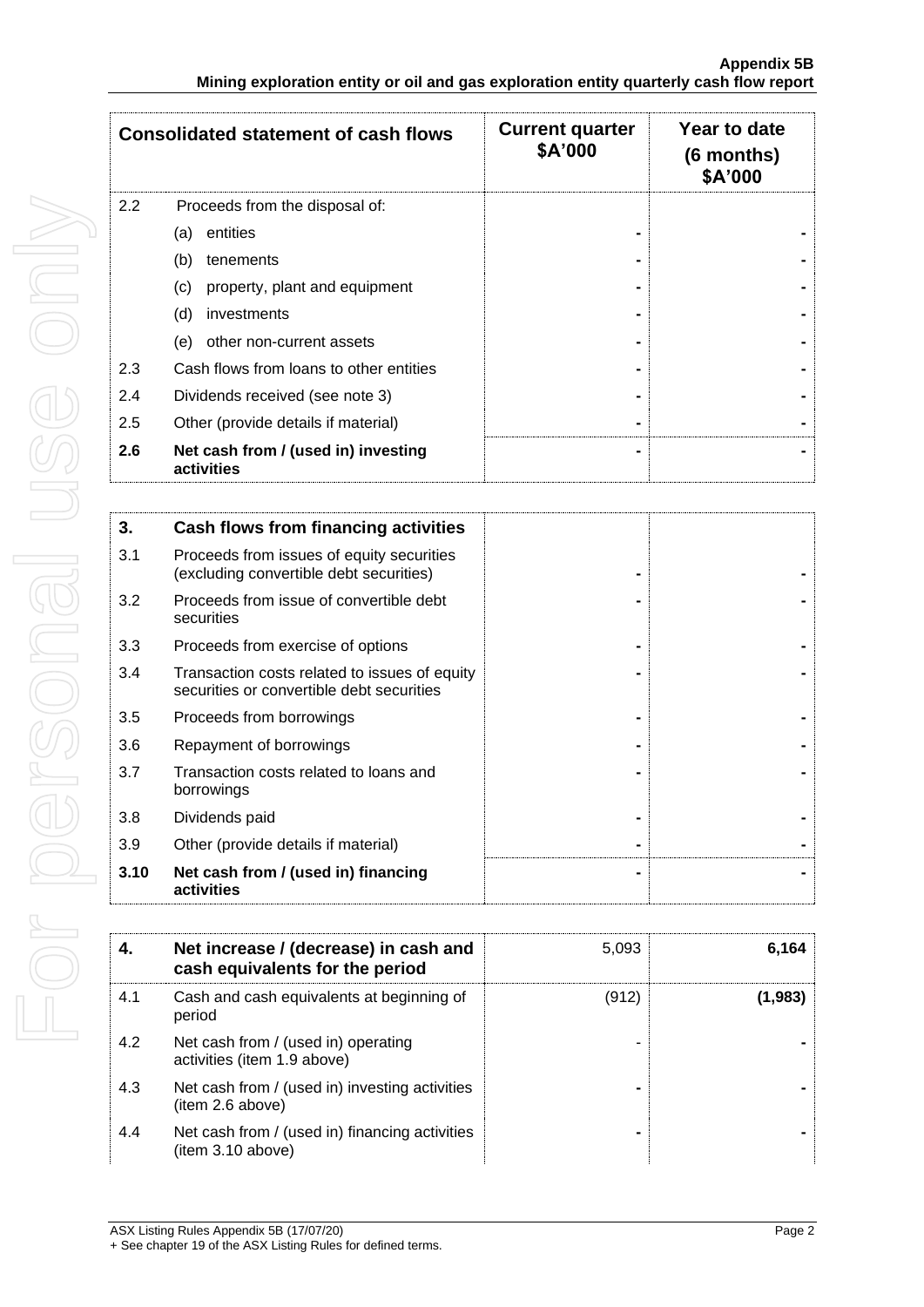| <b>Consolidated statement of cash flows</b> |                                                      | <b>Current quarter</b><br>\$A'000 | Year to date<br>(6 months)<br>\$A'000 |  |
|---------------------------------------------|------------------------------------------------------|-----------------------------------|---------------------------------------|--|
| 4.5                                         | Effect of movement in exchange rates on<br>cash held |                                   |                                       |  |
| 4.6                                         | Cash and cash equivalents at end of<br>period        | 4.181                             | 4.181                                 |  |

| 5.  | Reconciliation of cash and cash<br>equivalents<br>at the end of the quarter (as shown in the<br>consolidated statement of cash flows) to the<br>related items in the accounts | <b>Current quarter</b><br>\$A'000 | <b>Previous quarter</b><br>\$A'000 |
|-----|-------------------------------------------------------------------------------------------------------------------------------------------------------------------------------|-----------------------------------|------------------------------------|
| 5.1 | <b>Bank balances</b>                                                                                                                                                          | 4.181                             | 5,093                              |
| 5.2 | Call deposits                                                                                                                                                                 |                                   |                                    |
| 5.3 | <b>Bank overdrafts</b>                                                                                                                                                        |                                   |                                    |
| 5.4 | Other (provide details)                                                                                                                                                       |                                   |                                    |
| 5.5 | Cash and cash equivalents at end of<br>quarter (should equal item 4.6 above)                                                                                                  | 4.181                             | 5.093                              |

| 6.  | Payments to related parties of the entity and their<br>associates                                                                                           | <b>Current quarter</b><br><b>\$A'000</b> |
|-----|-------------------------------------------------------------------------------------------------------------------------------------------------------------|------------------------------------------|
| 6.1 | Aggregate amount of payments to related parties and their<br>associates included in item 1                                                                  |                                          |
| 6.2 | Aggregate amount of payments to related parties and their<br>associates included in item 2                                                                  |                                          |
|     | Note: if any amounts are shown in items 6.1 or 6.2, your quarterly activity report must include a description of, and an<br>explanation for, such payments. |                                          |
|     | Director fees, consulting fees and equipment rentals to Directors in amount of A\$119,847                                                                   |                                          |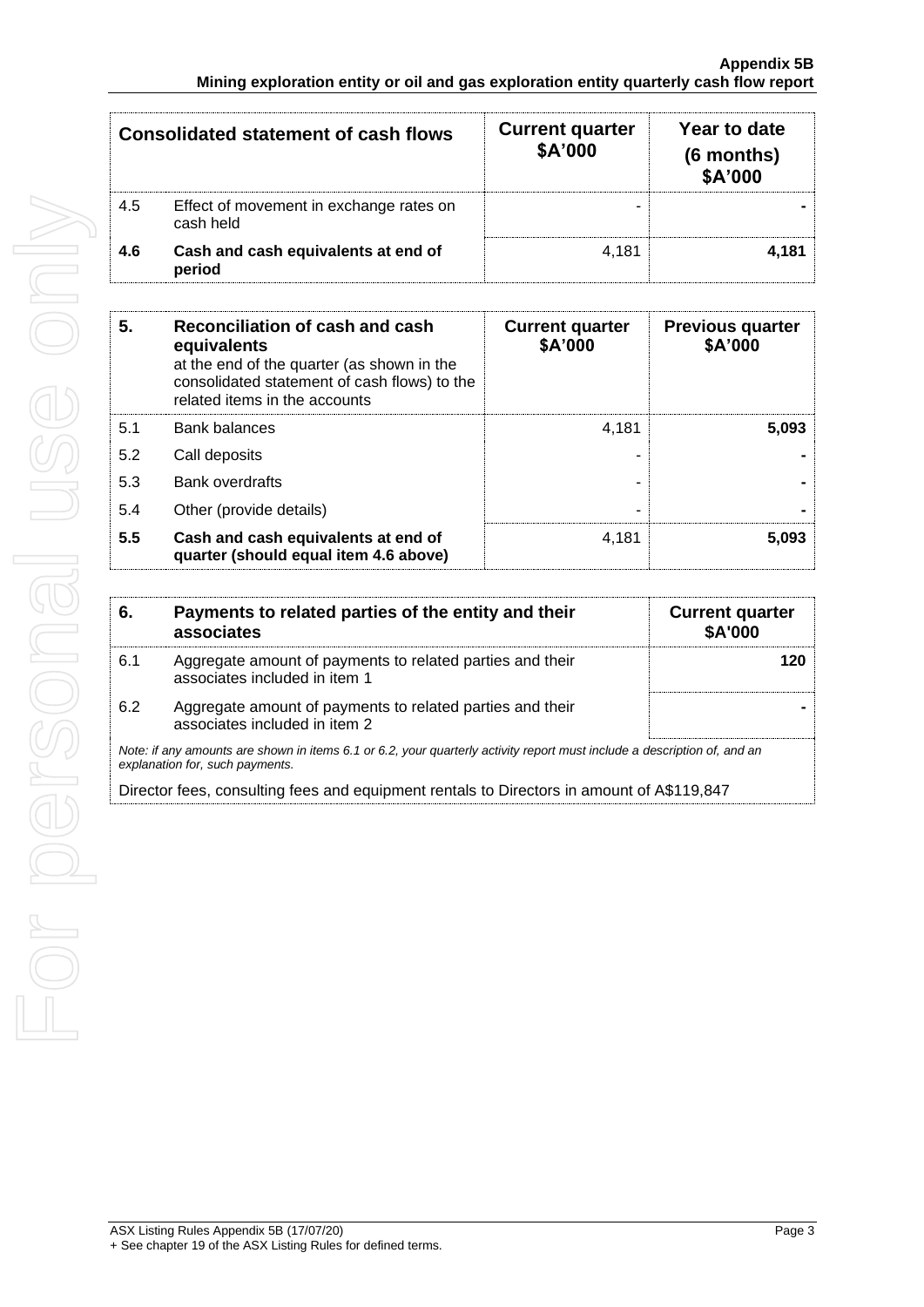| 7.  | <b>Financing facilities</b><br>Note: the term "facility' includes all forms of financing<br>arrangements available to the entity.<br>Add notes as necessary for an understanding of the<br>sources of finance available to the entity. | <b>Total facility</b><br>amount at quarter<br>end<br>\$A'000                                                                                                                                                                                                                                                                                         | Amount drawn at<br>quarter end<br>\$A'000 |  |
|-----|----------------------------------------------------------------------------------------------------------------------------------------------------------------------------------------------------------------------------------------|------------------------------------------------------------------------------------------------------------------------------------------------------------------------------------------------------------------------------------------------------------------------------------------------------------------------------------------------------|-------------------------------------------|--|
| 7.1 | Loan facilities                                                                                                                                                                                                                        |                                                                                                                                                                                                                                                                                                                                                      |                                           |  |
| 7.2 | Credit standby arrangements                                                                                                                                                                                                            |                                                                                                                                                                                                                                                                                                                                                      |                                           |  |
| 7.3 | Other (please specify)                                                                                                                                                                                                                 |                                                                                                                                                                                                                                                                                                                                                      |                                           |  |
| 7.4 | <b>Total financing facilities</b>                                                                                                                                                                                                      |                                                                                                                                                                                                                                                                                                                                                      |                                           |  |
|     |                                                                                                                                                                                                                                        |                                                                                                                                                                                                                                                                                                                                                      |                                           |  |
| 7.5 | Unused financing facilities available at quarter end                                                                                                                                                                                   |                                                                                                                                                                                                                                                                                                                                                      |                                           |  |
| 7.6 |                                                                                                                                                                                                                                        | Include in the box below a description of each facility above, including the lender, interest<br>rate, maturity date and whether it is secured or unsecured. If any additional financing<br>facilities have been entered into or are proposed to be entered into after quarter end,<br>include a note providing details of those facilities as well. |                                           |  |
|     |                                                                                                                                                                                                                                        |                                                                                                                                                                                                                                                                                                                                                      |                                           |  |

| 8.                                                                                                                                                      |                                                                                                                                                                                                                                 | Estimated cash available for future operating activities                                                                                                                                                                        | \$A'000 |
|---------------------------------------------------------------------------------------------------------------------------------------------------------|---------------------------------------------------------------------------------------------------------------------------------------------------------------------------------------------------------------------------------|---------------------------------------------------------------------------------------------------------------------------------------------------------------------------------------------------------------------------------|---------|
| 8.1                                                                                                                                                     | Net cash from / (used in) operating activities (item 1.9)                                                                                                                                                                       |                                                                                                                                                                                                                                 | (912)   |
| 8.2                                                                                                                                                     | (Payments for exploration & evaluation classified as investing<br>activities) (item 2.1(d))                                                                                                                                     |                                                                                                                                                                                                                                 |         |
| 8.3                                                                                                                                                     |                                                                                                                                                                                                                                 | Total relevant outgoings (item $8.1 +$ item $8.2$ )                                                                                                                                                                             | (912)   |
| 8.4                                                                                                                                                     | Cash and cash equivalents at quarter end (item 4.6)                                                                                                                                                                             |                                                                                                                                                                                                                                 | 4,181   |
| 8.5                                                                                                                                                     | Unused finance facilities available at quarter end (item 7.5)                                                                                                                                                                   |                                                                                                                                                                                                                                 |         |
| 8.6                                                                                                                                                     |                                                                                                                                                                                                                                 | Total available funding (item $8.4$ + item $8.5$ )                                                                                                                                                                              | 4,181   |
| 8.7                                                                                                                                                     | item 8.3)                                                                                                                                                                                                                       | Estimated quarters of funding available (item 8.6 divided by                                                                                                                                                                    | 5       |
|                                                                                                                                                         |                                                                                                                                                                                                                                 | Note: if the entity has reported positive relevant outgoings (ie a net cash inflow) in item 8.3, answer item 8.7 as "N/A".<br>Otherwise, a figure for the estimated quarters of funding available must be included in item 8.7. |         |
| 8.8                                                                                                                                                     | If item 8.7 is less than 2 quarters, please provide answers to the following questions:                                                                                                                                         |                                                                                                                                                                                                                                 |         |
| 8.8.1<br>Does the entity expect that it will continue to have the current level of net operating<br>cash flows for the time being and, if not, why not? |                                                                                                                                                                                                                                 |                                                                                                                                                                                                                                 |         |
|                                                                                                                                                         | Answer: N/A                                                                                                                                                                                                                     |                                                                                                                                                                                                                                 |         |
|                                                                                                                                                         | 8.8.2<br>Has the entity taken any steps, or does it propose to take any steps, to raise further<br>cash to fund its operations and, if so, what are those steps and how likely does it<br>believe that they will be successful? |                                                                                                                                                                                                                                 |         |
|                                                                                                                                                         | Answer: N/A                                                                                                                                                                                                                     |                                                                                                                                                                                                                                 |         |